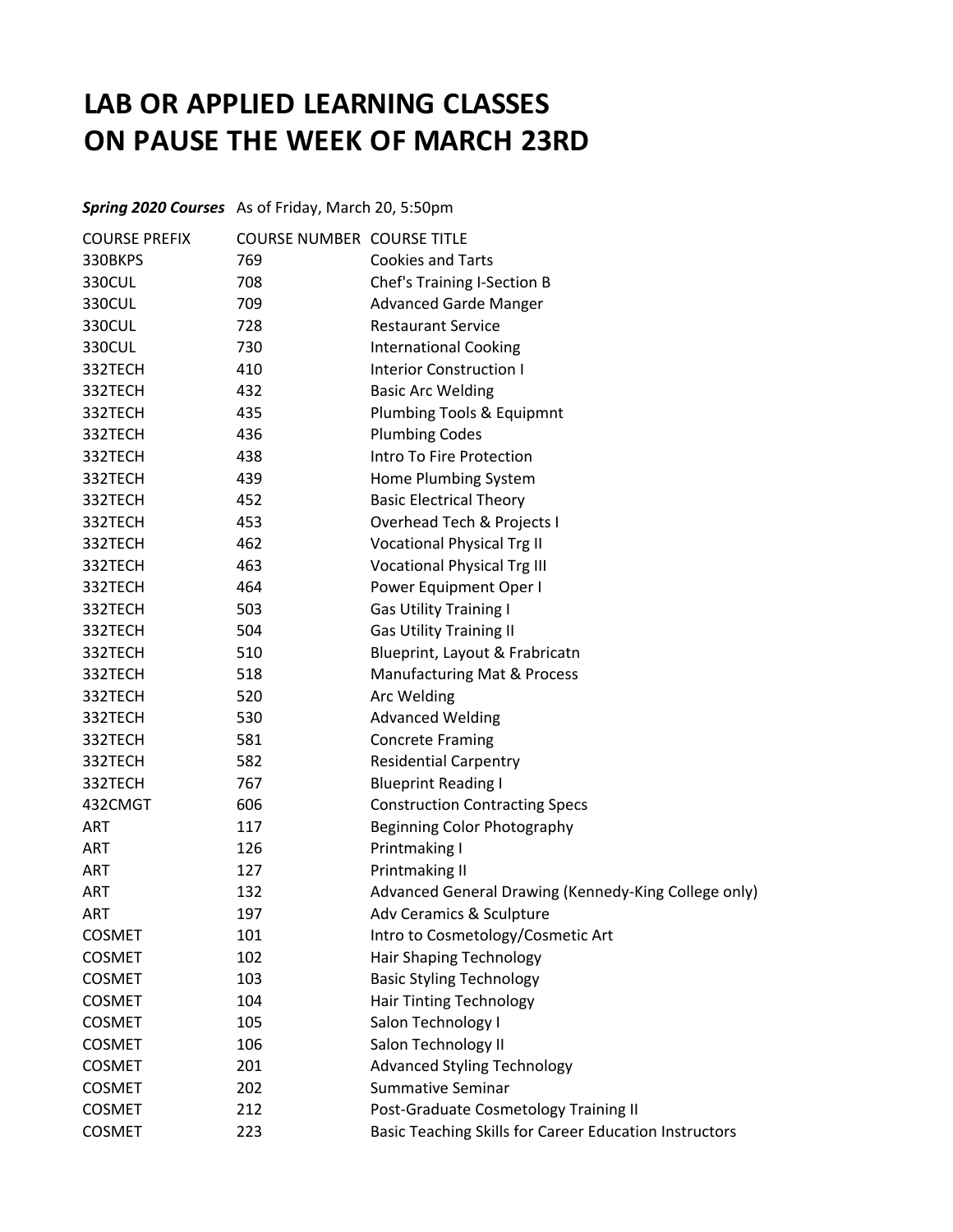| <b>COSMET</b>  | 224 | Principles and Practice in Cosmetology Education |
|----------------|-----|--------------------------------------------------|
| <b>DENTHYG</b> | 124 | Prin Of Dental Hyg II Lab                        |
| <b>MOR SCI</b> | 214 | <b>Embalming Laboratory</b>                      |
| <b>STTRDE</b>  | 106 | <b>Road Driving</b>                              |
| <b>STTRDE</b>  | 118 | <b>Forklift Operator</b>                         |
| <b>STTRDE</b>  | 147 | Passenger Driver Practice                        |
| <b>STTRDE</b>  | 148 | <b>Commercial Driv Training Pract</b>            |
|                |     |                                                  |

Faculty/staff will be in touch with students in these classes on next steps.